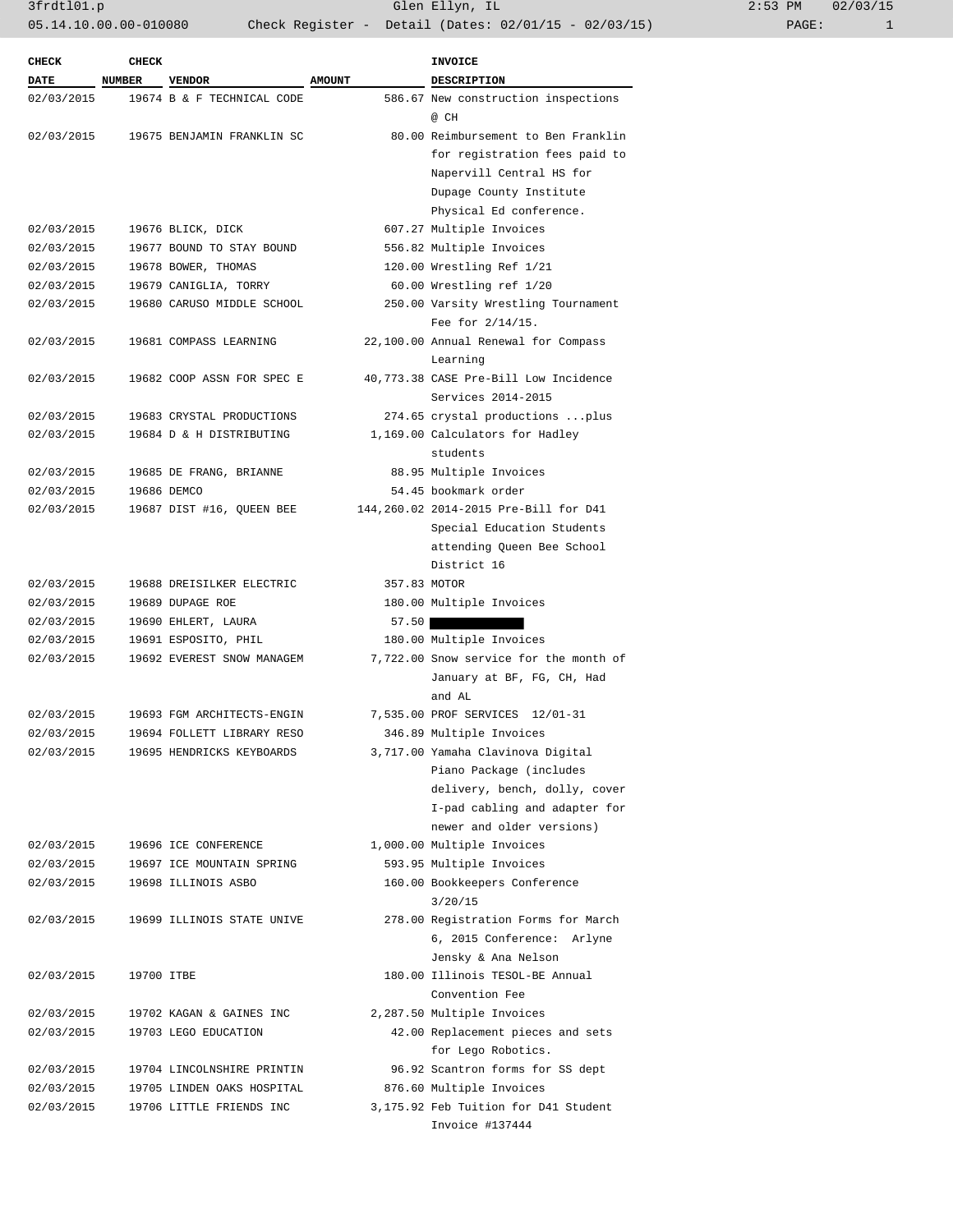| <b>CHECK</b> | <b>CHECK</b> |                                                        |               | <b>INVOICE</b>                        |  |
|--------------|--------------|--------------------------------------------------------|---------------|---------------------------------------|--|
| <b>DATE</b>  | NUMBER       | <b>VENDOR</b>                                          | <b>AMOUNT</b> | <b>DESCRIPTION</b>                    |  |
| 02/03/2015   |              | 19707 MATTHEWS, TRISHA                                 |               | 15.84 Classroom Supplies              |  |
| 02/03/2015   |              | 19708 METRO PROFESSIONAL P<br>258.22 Multiple Invoices |               |                                       |  |
| 02/03/2015   |              | 19709 MUSIC & ARTS CENTER                              |               | 84.00 Multiple Invoices               |  |
| 02/03/2015   |              | 19710 NAPERVILLE CENTRAL H                             |               | 80.00 Professional Development        |  |
|              |              |                                                        |               | KERRY NORTON & DANA MENENDEZ          |  |
| 02/03/2015   |              | 19711 NAPERVILLE CENTRAL H                             |               | 300.00 34th DVC Math Conference on    |  |
|              |              |                                                        |               | Institute Day                         |  |
| 02/03/2015   |              | 19712 NEUCO                                            |               | 953.09 Multiple Invoices              |  |
| 02/03/2015   |              | 19713 OFFICE DEPOT                                     |               | 1,065.50 Multiple Invoices            |  |
| 02/03/2015   |              | 19714 PALOS SPORTS INC                                 |               | 444.92 Multiple Invoices              |  |
| 02/03/2015   |              | 19715 PAR INC                                          |               | 297.00 Materials/Forms for Psychs     |  |
|              |              |                                                        |               | Veronica Magana-Atilano               |  |
| 02/03/2015   |              | 19716 PINDAR, BRIAN                                    |               | 68.04 Classroom Supplies              |  |
| 02/03/2015   |              | 19717 QUINLAN & FABISH MUS                             |               | 4,196.52 Multiple Invoices            |  |
| 02/03/2015   |              | 19718 RANDALL INDUSTRIES                               |               | 10.34 PARTS                           |  |
| 02/03/2015   |              | 19719 REALLY GOOD STUFF IN                             |               | 185.81 Multiple Invoices              |  |
| 02/03/2015   |              | 19720 RICE, FORREST                                    |               | 182.00 boys b-ball ref assignor fee   |  |
|              |              |                                                        |               | 2015                                  |  |
| 02/03/2015   |              | 19721 ROSCOE CO                                        |               | 317.31 Multiple Invoices              |  |
| 02/03/2015   |              | 19722 SAM'S CLUB                                       |               | 117.66 Cereal bars from Sam's for     |  |
|              |              |                                                        |               | Wellness Screenings                   |  |
| 02/03/2015   |              | 19723 SCHOLASTIC MAGAZINES                             |               | 3,281.03 Multiple Invoices            |  |
| 02/03/2015   |              | 19724 SCHOOL SPECIALTY                                 |               | 1,203.33 Multiple Invoices            |  |
| 02/03/2015   |              | 19725 SCHWARZ, PATRICK PH.                             |               | 3,341.40 01/20/15 Institute Day       |  |
|              |              |                                                        |               | Presentation                          |  |
| 02/03/2015   |              | 19726 STAPLES ADVANTAGE                                |               | 862.36 Multiple Invoices              |  |
| 02/03/2015   |              | 19727 SWADLEY, MEGAN                                   | 17.00         |                                       |  |
|              |              |                                                        |               |                                       |  |
| 02/03/2015   |              | 19728 TEACHING STRATEGIES                              |               | 2,392.50 Teaching Strategies Gold for |  |
|              |              |                                                        |               | 14-15 Early Childhood                 |  |
| 02/03/2015   |              | 19729 TEAM REIL INC                                    |               | 14,511.00 Multiple Invoices           |  |
| 02/03/2015   |              | 19730 TIGERDIRECT.COM                                  |               | 4,660.65 Multiple Invoices            |  |
| 02/03/2015   |              | 19731 TRANSLATION SMART                                |               | 186.32 Translating documents          |  |
| 02/03/2015   |              | 19732 TYCO INTEGRATED SECU                             |               | 263.02 BF SERV CALL                   |  |
| 02/03/2015   |              | 19733 US GAMES INC                                     |               | 1,501.86 Multiple Invoices            |  |
| 02/03/2015   |              | 19734 VILLA PARK OFFICE EQ                             |               | 300.00 11/20/2014 Spanish Liaison     |  |
|              |              |                                                        |               | desk                                  |  |
| 02/03/2015   |              | 19735 WAGEWORKS                                        |               | 325.76 Invoice #20150019624 FSA       |  |
| 02/03/2015   |              | 19736 WASTE MANAGEMENT WES                             |               | 3,110.76 Multiple Invoices            |  |
| 02/03/2015   |              | 19737 WENGER CORP                                      |               | 1,613.00 Music Chair package: !       |  |
|              |              |                                                        |               | conductor's chair and 6 bass          |  |
|              |              |                                                        |               | stools.                               |  |
| 02/03/2015   |              | 19738 WHEATON NORTH HIGH S                             |               | 175.00 Registration for 2/27 Seminar  |  |
|              |              |                                                        |               | for Cheryl Hagerty, Kuki              |  |
|              |              |                                                        |               | McArdle, Jen Power, Nate              |  |
|              |              |                                                        |               | Brown and Joy Timperley               |  |
| 02/03/2015   |              | 19739 WHEATON NORTH HIGH S                             |               | 360.00 Social Studies Conference for  |  |
|              |              |                                                        |               | February 27 Institute Day at          |  |
|              |              |                                                        |               | Wheaton Warrenville South 9           |  |
|              |              |                                                        |               | REGISTRATIONS                         |  |
|              |              |                                                        |               |                                       |  |

Totals for checks 286,449.56